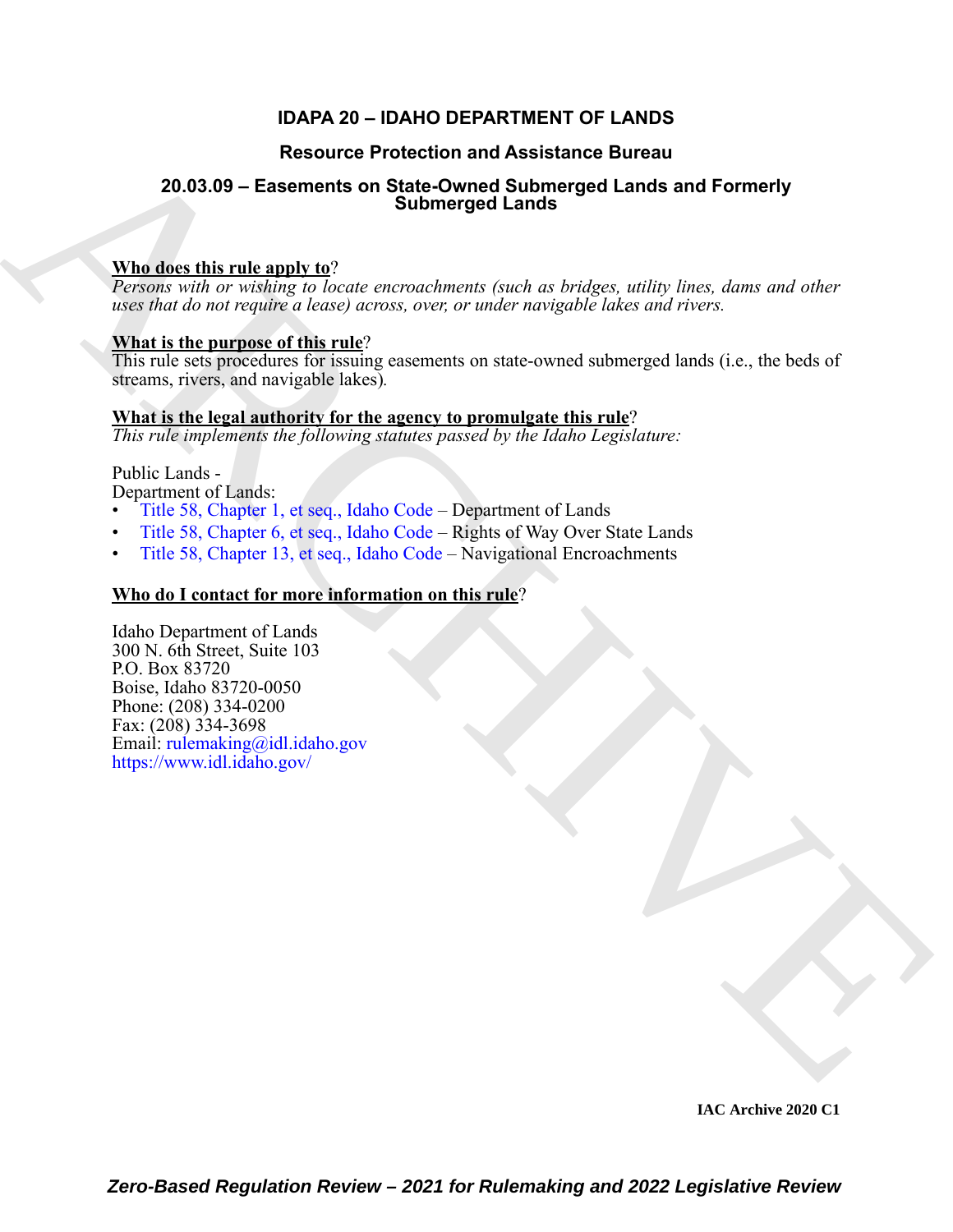# **Table of Contents**

## 20.03.09 - Easements on State-Owned Submerged Lands<br>and Formerly Submerged Lands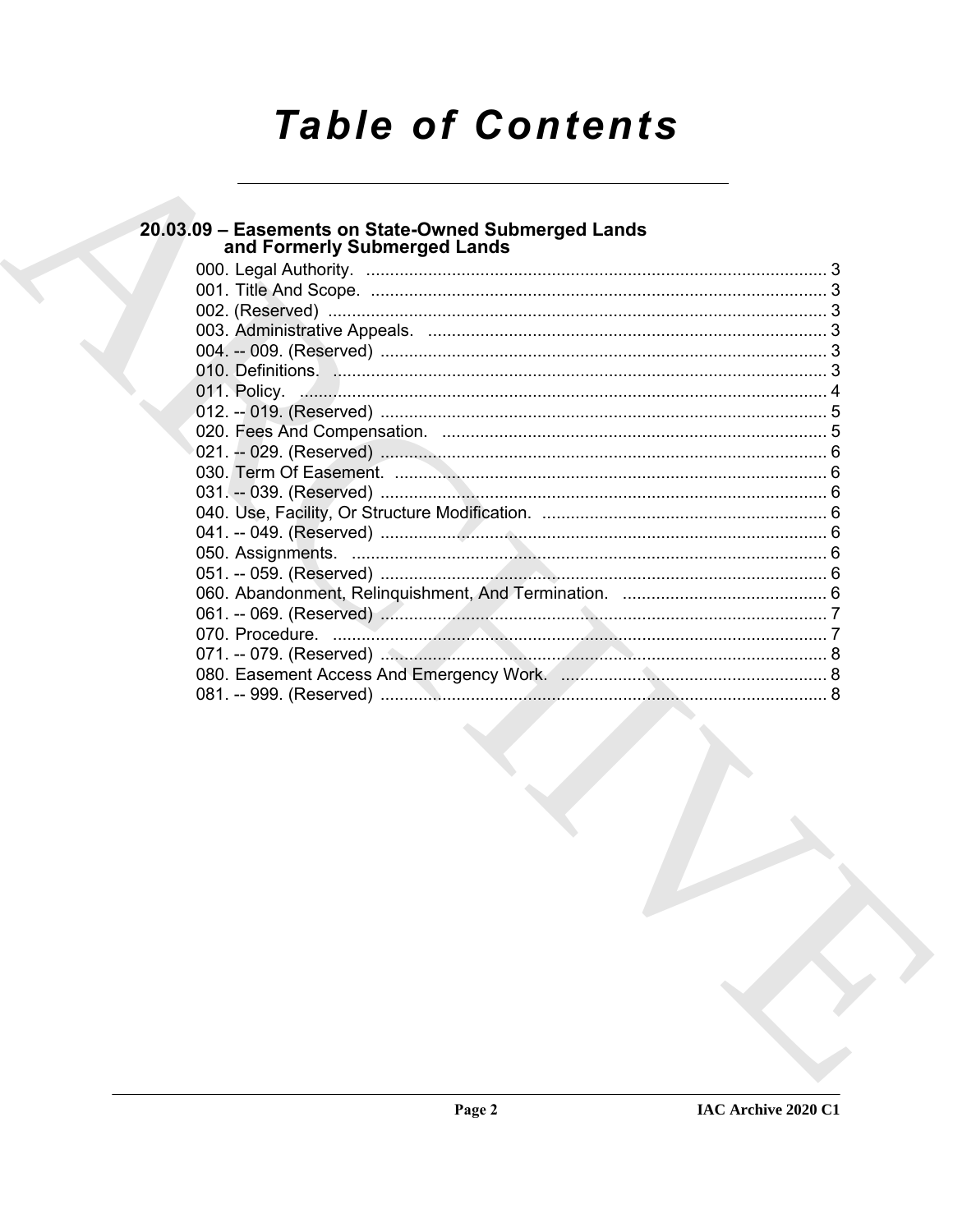#### **20.03.09 – EASEMENTS ON STATE-OWNED SUBMERGED LANDS AND FORMERLY SUBMERGED LANDS**

#### <span id="page-2-16"></span><span id="page-2-1"></span><span id="page-2-0"></span>**000. LEGAL AUTHORITY.**

These rules are promulgated pursuant to, and are to be construed in a manner consistent with, the duties and responsibilities of the Idaho State Board of Land Commissioners as set forth in Title 58, Chapters 1, 6, and 13, Idaho Code, and the Equal Footing Doctrine (Idaho Admission Act of July 3, 1890, 26 Stat. 215, Chapter 656). (3-20-20)T

#### <span id="page-2-17"></span><span id="page-2-2"></span>**001. TITLE AND SCOPE.**

**01. Title**. These rules are titled IDAPA 20.03.09, "Easements on State-Owned Submerged Lands and Formerly Submerged Lands." (3-20-20)T

**02.** Purpose. These rules set forth procedures concerning the issuance of easements on state-owned ed and formerly submerged lands. (3-20-20)<sup>T</sup> submerged and formerly submerged lands.

600. Interference behind TV control to the section of the trace of the control to the section with the section of the section of the section of the section of the section of the section of the section of the section of th **03.** Scope. These rules apply to the issuance of easements for all uses, other than irrigation facilities, diversion facilities, temporary irrigation berms, headgates, turnouts, and domestic water supply intake lines capable of drawing less than five (5) cubic feet per second of water; except that dams that span the entire width of a navigable stream channel regardless of their purpose are subject to these rules. (3-20-20)T

**04. Exceptions; Permits Required**. Easements will not be granted where temporary permits will serve the required purpose or when a lease is more usual and customary, such as for marinas, docks, float homes, and similar facilities. (see IDAPA 20.03.17, "Rules Governing Leases on State-owned Submerged Lands and Formerly Submerged Lands.") (3-20-20) Submerged Lands.")

**05. Exceptions; Temporary Structures**. These rules do not apply to uses, facilities, and structures considered to be temporary in nature; more specifically, those uses that will be in effect for a period of ten (10) years or less or those facilities or structures with a lifespan of ten (10) years or less. Such uses, facilities, and structures may be authorized by revocable temporary permits. (3-20-20)T

#### <span id="page-2-3"></span>**002. (RESERVED)**

#### <span id="page-2-7"></span><span id="page-2-4"></span>**003. ADMINISTRATIVE APPEALS.**

An applicant aggrieved by a decision of the Director under these rules may request a hearing before the board, but must do so within thirty (30) calendar days after receipt of written notice of the Director's decision. Failure to make said request within the thirty (30) day period constitutes a waiver of the applicant's right to a hearing before the board. Pursuant to Title 67, Chapter 52, Idaho Code, the applicant may appeal an adverse decision of the Board.

 $(3-20-20)T$ 

#### <span id="page-2-5"></span>**004. -- 009. (RESERVED)**

#### <span id="page-2-8"></span><span id="page-2-6"></span>**010. DEFINITIONS.**

<span id="page-2-9"></span>**01. Artificial High Water Mark**. The high water elevation above the natural or ordinary high water mark resulting from construction of man-made dams or control works and impressing a new and higher vegetation line (Section 58-1302(d), Idaho Code). (3-20-20)T

**02. Board**. The Idaho State Board of Land Commissioners or such representative as may be designated (3-20-20)T by the board.

<span id="page-2-11"></span><span id="page-2-10"></span>**03. Dam**. Any artificial barrier, placed across a navigable stream channel or watercourse. (3-20-20)T

<span id="page-2-14"></span><span id="page-2-13"></span><span id="page-2-12"></span>**04. Department**. The Idaho Department of Lands. (3-20-20)T

**05. Director**. The Director of the Idaho Department of Lands or such representative as may be ed by the Director. (3-20-20) designated by the Director.

**06. Easement**. A nonpossessory interest held by one person in land of another person whereby the first accorded use for a portion of such land for a specific purpose. (3-20-20) person is accorded use for a portion of such land for a specific purpose.

<span id="page-2-15"></span>**07. Formerly Submerged Lands**. Formerly submerged beds of state-owned navigable lakes, rivers, and streams which have either been filled or have subsequently become uplands because of human activities, i.e.,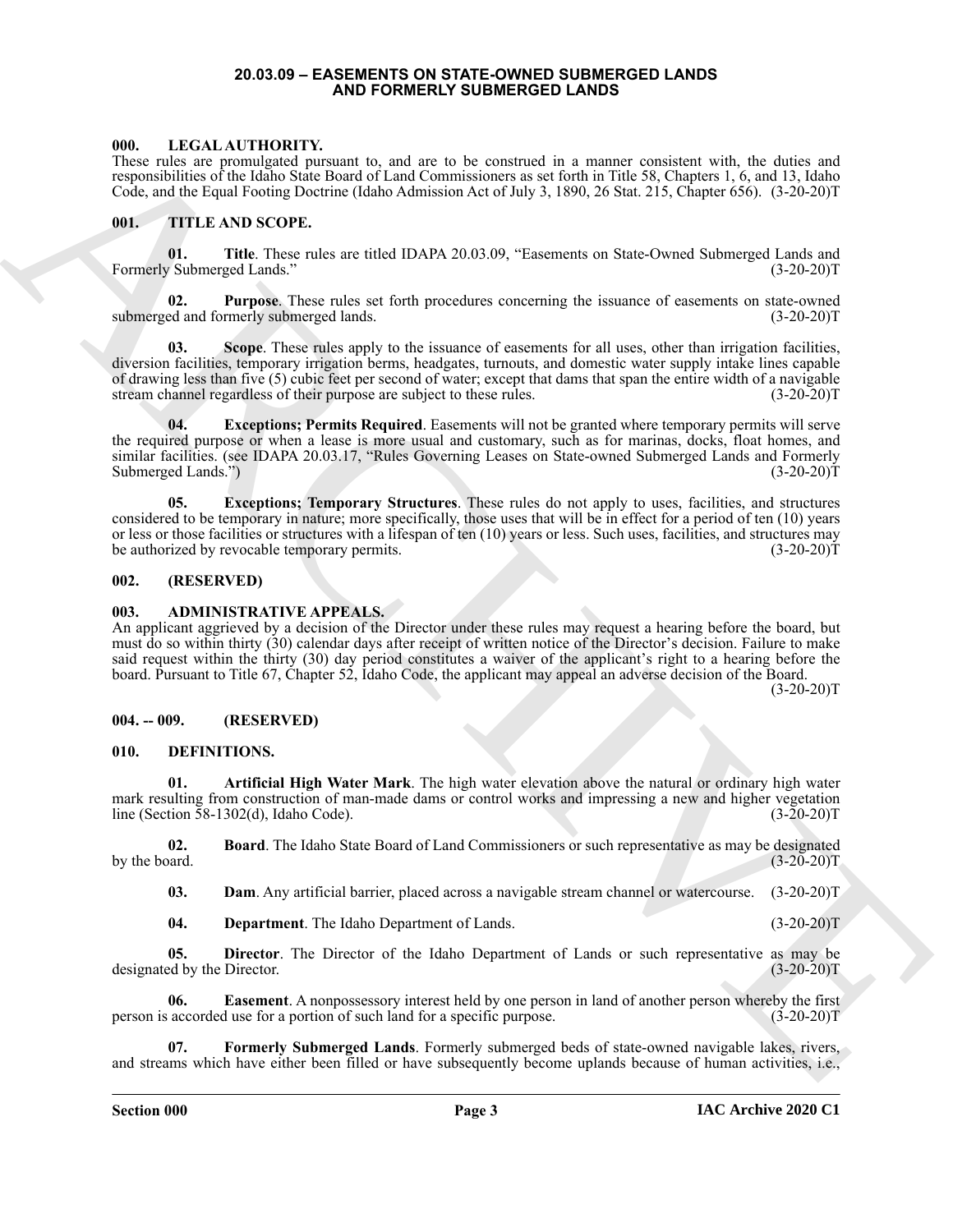dikes, berms, seawalls, etc. Included are islands that have been created on submerged lands by natural processes or human activities since the date of statehood (July 3, 1890). human activities since the date of statehood (July 3, 1890).

<span id="page-3-1"></span>**08.** Grantee. The party to whom the easement is granted and their assigns and successors in interest.  $(3-20-20)T$ 

<span id="page-3-4"></span><span id="page-3-3"></span><span id="page-3-2"></span>**09.** Grantor. The State of Idaho and its assigns and successors in interest (3-20-20)T

**10. Hydroelectric Facilities**. The dam, diversion, penstock, transmission lines, water storage area, powerhouse and other facilities related to generating electric energy from water power. (3-20-20)T

<span id="page-3-5"></span>**11. Market Value**. The amount in cash, or on terms reasonably equivalent to cash, for which in all probability the property would be sold by a knowledgeable owner willing but not obligated to sell to a knowledgeable purchaser who desired but is not obligated to buy. (3-20-20)T

Gaparhenic of Learn-1 and the state of the state of the state of the state of the state of the state of the state of the state of the state of the state of the state of the state of the state of the state of the state of **12. Natural or Ordinary High Water Mark**. The line which the water impresses upon the soil covering it for a sufficient period of time to deprive the soil of its vegetation and destroy its value for agricultural purposes (Section 58-104(9), Idaho Code). When the soil, configuration of the surface, or vegetation has been altered by man's activity, the natural or ordinary high water mark shall be located where it would have been if this alteration had not occurred. (3-20-20)T

<span id="page-3-6"></span>**13. Person**. A partnership, an association, a joint venture or a corporation qualified to do business in of Idaho, any federal, state, county or local unit of government, or an individual. (3-20-20) the State of Idaho, any federal, state, county or local unit of government, or an individual.

<span id="page-3-7"></span>**14. Right-of-Way**. The privilege that one (1) person, or persons particularly described, may have of over the land of another in some particular line. Usually an easement over the land of another. (3-20-20)T passing over the land of another in some particular line. Usually an easement over the land of another.

**15. Submerged Lands**. The state-owned beds of navigable lakes, rivers, and streams lying below the r ordinary high water marks. (3-20-20) natural or ordinary high water marks.

<span id="page-3-13"></span><span id="page-3-10"></span><span id="page-3-9"></span><span id="page-3-8"></span>**16.** Uplands. The land bordering on navigable lakes, rivers, and streams. (3-20-20)T

#### <span id="page-3-0"></span>**011. POLICY.**

**01. Regulation of the Beds of Navigable Waters**. It is the policy of the State of Idaho to regulate and control the use or disposition of lands in the beds of navigable lakes, rivers, and streams to the natural or ordinary high water mark thereof, so as to provide for their commercial, navigational, recreational or other public use; provided, that the board shall take no action in derogation of or seeking to interfere with the riparian or littoral rights of the owners of upland property abutting or adjoining such lands (Section 58-104, Idaho Code). (3-20-20)T

<span id="page-3-11"></span>**a.** These rules shall not be construed as adversely affecting any valid existing rights. (3-20-20)T

**b.** The board or Director shall not grant an easement for any use, facility, or structure that would impair those uses of submerged and formerly submerged lands protected under the public trust doctrine. (3-20-20)T

**02. Exercise of State Title**. The state exercises its title over the beds of all lakes, rivers, and streams that are navigable in fact. The department will respond to requests or inquiries as to which lakes, rivers, and streams are deemed navigable in fact. Additional information about streams deemed navigable by the state of Idaho is available from the Department. (3-20-20) available from the Department.

<span id="page-3-14"></span>**03. Stream Channel and Encroachment Permits**. Issuance of an easement shall be contingent upon the applicant first obtaining a stream channel alteration permit if required by the Idaho Department of Water Resources, pursuant to Title 42, Chapter 38, Idaho Code, or a lake encroachment permit if required by the Department, pursuant to the Lake Protection Act, Section 58-1301, Idaho Code. (3-20-20)T

<span id="page-3-12"></span>**Other Permits**. Issuance of an easement shall not relieve an applicant of acquiring other permits ire required by law. (3-20-20) and licenses that are required by law.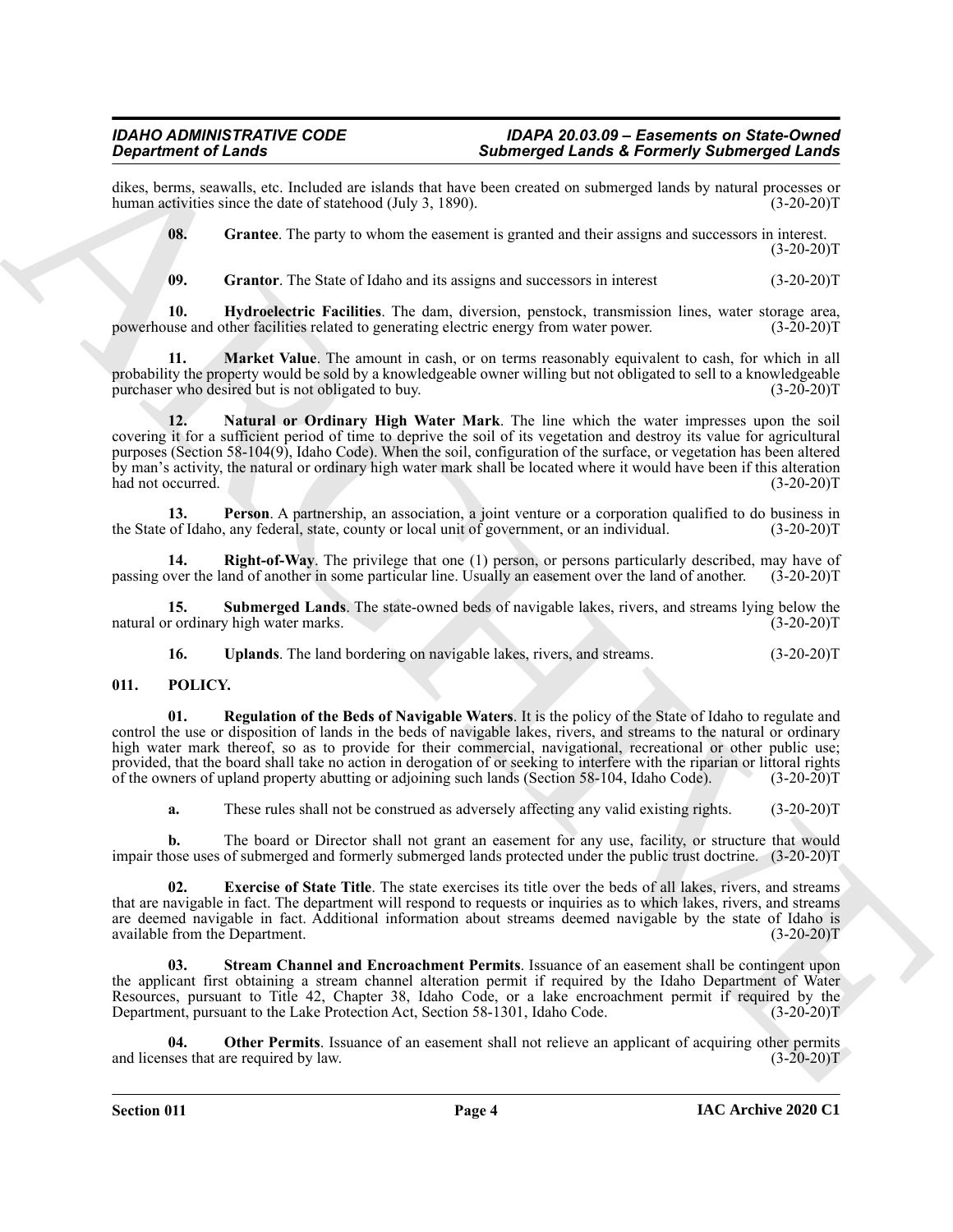<span id="page-4-5"></span>**05. Existing Easements**. These rules apply to existing easements on submerged or formerly submerged lands. However, it shall not be necessary for a person possessing a valid easement on the effective date of these rules to file a new application pursuant to these rules. (3-20-20) these rules to file a new application pursuant to these rules.

<span id="page-4-6"></span>**06. Existing Permits**. Any person holding a permit, issued after May 23, 1984 during the pendency of the promulgation of these rules, for right-of-way on submerged or formerly submerged lands shall convert the permit to an easement upon payment of fees and compensation in the amount provided for by these rules. (3-20-20)T

<span id="page-4-7"></span>**Limitation on Easement Grant**. An easement grants only such interest to the grantee as is specified within the document, including the legal right to occupy and use the submerged or formerly submerged lands for the specified purpose in the easement without interference by the grantor, except as otherwise provided by law. The legal right to use the submerged or formerly submerged lands for all other purposes not inconsistent with the grantee's interest remains with the grantor. (3-20-20)T

<span id="page-4-8"></span><span id="page-4-3"></span><span id="page-4-2"></span>**08. Minimum Width**. The minimum width of any easement granted shall be eight (8) feet. (3-20-20)T

#### <span id="page-4-0"></span>**012. -- 019. (RESERVED)**

#### <span id="page-4-1"></span>**020. FEES AND COMPENSATION.**

**01. Administrative Fee**. There shall be a one-time nonrefundable administrative fee of three hundred dollars (\$300) for any use, facility, or structure requiring an easement under these rules. No supplemental compensation, in excess of the one-time administrative fee, shall be required for: (3-20-20) compensation, in excess of the one-time administrative fee, shall be required for:

**a.** An easement for a use, facility, or structure for which the navigable lake, river, or stream poses an obstacle or barrier for construction or operation of the use, facility, or structure, or where the applicant demonstrates, and the Director or Board concurs, that the impact of the use, facility, or structure on the submerged lands is less than the impact on the other values associated with the adjacent upland such as conservation of resources, significant cost savings to the public, or accessibility. (3-20-20) savings to the public, or accessibility.

**b.** An easement for a dam that does not produce hydroelectric power and is less than ten (10) feet in s measured from the natural stream bed at the downstream side).  $(3-20-20)T$ height (as measured from the natural stream bed at the downstream side).

<span id="page-4-4"></span>**02.** Supplemental Compensation. In addition to the one-time nonrefundable administrative fee of dred dollars (\$300), supplemental compensation will be required for: (3-20-20)<sup>T</sup> three hundred dollars (\$300), supplemental compensation will be required for:

Submission of Lenda<br>
Submission Control of the same state with the same state and submission commutes and submission of the same state of the same state and the same state and the same state and the same state and the sam **a.** New and renewed easements for all dams of any size that produce hydroelectric power and all dams that are ten (10) feet and higher (as measured from the natural stream bed at the downstream side). Supplemental compensation for such easements shall be one thousand dollars (\$1,000), and for a dam including associated hydroelectric facilities, there shall be an additional one-time payment of five dollars (\$5) per megawatt of installed capacity per the nameplate rating of said facility. If the facility is situated on a Snake River segment that is a common border with the state of Oregon or the state of Washington, the installed capacity shall be prorated based on the location of the common border for the purpose of calculating the compensation. Total compensation for a new or renewed easement issued for a dam including associated hydroelectric facilities shall not exceed twenty thousand dollars (\$20,000). If an easement for a hydroelectric facility has been issued prior to relicensing, the fee will be prorated based on a fifty (50) year use period. The fee for annual extensions that are frequently issued by FERC because of permitting delays prior to issuance of the major FERC license will be prorated based on a fifty (50) year<br>(3-20-20)T use period. (3-20-20)T

**b.** An easement over submerged and formerly submerged lands, for any use, facility, or structure, that is not a dam or hydroelectric facility, which would use submerged or formerly submerged lands as a substitute for or to reduce or eliminate the use of uplands. Supplemental compensation for such easements shall be a one-time payment based on the market value of the submerged or formerly submerged lands. The compensation shall be determined by appraisal. For purposes of this subsection, the per acre value of the submerged or formerly submerged lands shall be the same as the per acre value of the adjacent uplands for which the submerged or formerly submerged lands shall serve as a substitute or in the case of filled lands, the per acre value shall be based on its highest and best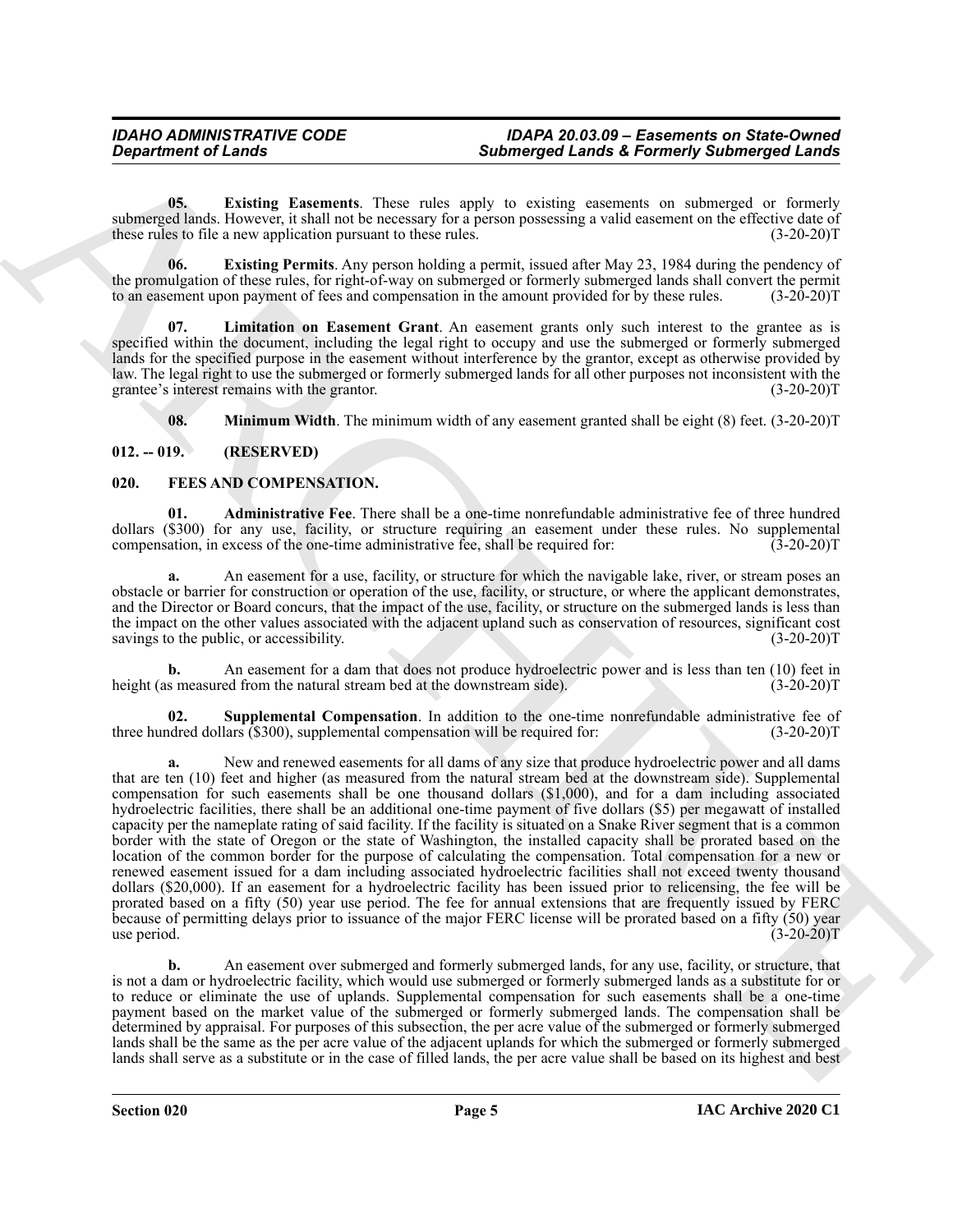#### *IDAHO ADMINISTRATIVE CODE IDAPA 20.03.09 – Easements on State-Owned* **Submerged Lands & Formerly Submerged Lands**

use. Adjacent uplands are uplands bordered on one  $(1)$  side by the water body and extending landward at least one  $(1)$  lot in depth or three hundred  $(300)$  feet, whichever is greater.  $(3-20-20)$ lot in depth or three hundred (300) feet, whichever is greater.

<span id="page-5-13"></span>**03. Appraisal**. The appraisal of the easement normally will be performed by qualified Department staff. If so desired by the applicant and agreed to by the Director, the applicant may provide the appraisal, which must<br>be acceptable to and meet the specifications set by the Director. (3-20-20) be acceptable to and meet the specifications set by the Director.

<span id="page-5-14"></span>**04. Cost of Appraisal**. Where the appraisal is performed by department staff, the appraisal costs shall be the actual cost and shall be charged to the applicant in addition to those costs outlined in Subsections 020.01 and 020.02. These costs shall include transportation, personnel costs (including per diem), and administrative overhead. An itemized statement of these costs shall be provided to the applicant. The appraisal fee shall be billed separately from the nonrefundable administrative fee established in Subsection 020.01. (3-20-20)T from the nonrefundable administrative fee established in Subsection 020.01.

#### <span id="page-5-0"></span>**021. -- 029. (RESERVED)**

#### <span id="page-5-15"></span><span id="page-5-1"></span>**030. TERM OF EASEMENT.**

<span id="page-5-17"></span>**Permanent Uses**. A permanent easement will be issued for uses, facilities, and structures that are normally considered permanent in nature, such as bridges, utility crossings, highway fills, and dams. (3-20-20)T

<span id="page-5-18"></span><span id="page-5-16"></span>**02. Term Easements**. A term easement will be issued for a specific time period of ten (10) to fifty-five (55) years and will be issued for those uses, facilities, and structures not normally considered permanent in nature.  $(3-20-20)T$ 

**Stationer of Lensing Constraints Constraint Constraint Constraint Constraint Constraint Constraint Constraint Constraint Constraint Constraint Constraint Constraint Constraint Constraint Constraint Constraint Constraint 03. Federally Licensed Facilities**. The term of an easement for all federally licensed hydroelectric facilities on submerged or formerly submerged lands shall be run concurrently with the term of such license issued by the United States Federal Energy Regulatory Commission (FERC), or its successor, authorizing the facility. Easements for hydroelectric facilities for which FERC has issued a conduit exemption shall not exceed fifty-five (55)  $years.$  (3-20-20)T

#### <span id="page-5-2"></span>**031. -- 039. (RESERVED)**

#### <span id="page-5-19"></span><span id="page-5-3"></span>**040. USE, FACILITY, OR STRUCTURE MODIFICATION.**

Modification of an existing use, facility, or structure shall require an easement or an amendment to an existing easement and shall be processed in the same manner as a new application. Modification includes expanding the use or easement area, or changing the location of the use or easement area. Modification does not include ordinary maintenance, repair, or replacement of existing structures such as poles, wires, and cables. (3-20-20) maintenance, repair, or replacement of existing structures such as poles, wires, and cables.

#### <span id="page-5-4"></span>**041. -- 049. (RESERVED)**

#### <span id="page-5-9"></span><span id="page-5-5"></span>**050. ASSIGNMENTS.**

<span id="page-5-10"></span>**01. Assignment Fee**. Easements may be assigned upon approval of the Director. The assignor and assignee must complete the department's standard assignment form and forward it and the nonrefundable assignment<br>fee of fifty dollars (\$50) to any department office. (3-20-20) fee of fifty dollars  $(S50)$  to any department office.

<span id="page-5-12"></span>**Prior Written Consent**. An assignment is not valid without the written consent of the Director which shall not be unreasonably withheld. The Department shall work diligently to complete assignments within sixty (60) days after receipt of the standard assignment forms and all associated information. (3-20-20)T sixty  $(60)$  days after receipt of the standard assignment forms and all associated information.

<span id="page-5-11"></span>**03. Multiple Assignments**. If all state easements held by a grantee are assigned at one time, only one (1) assignment fee shall be required. (3-20-20)T

#### <span id="page-5-6"></span>**051. -- 059. (RESERVED)**

#### <span id="page-5-8"></span><span id="page-5-7"></span>**060. ABANDONMENT, RELINQUISHMENT, AND TERMINATION.**

**Section 030 Page 6**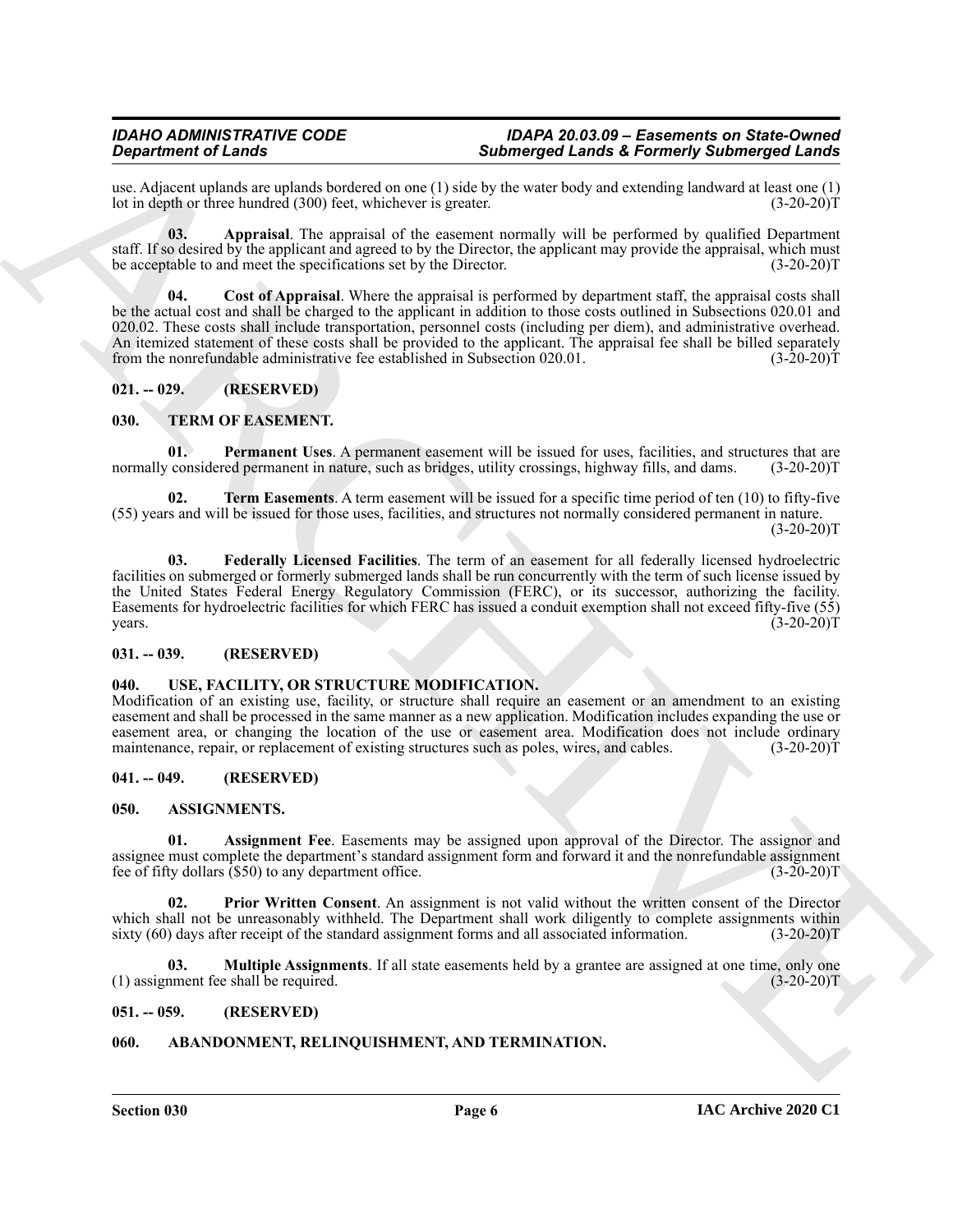#### *IDAHO ADMINISTRATIVE CODE IDAPA 20.03.09 – Easements on State-Owned* **Submerged Lands & Formerly Submerged Lands**

<span id="page-6-3"></span>**01. Section 58-603, Idaho Code**. The provisions of Section 58-603, Idaho Code relating to rights-ofway apply to all easements over state-owned submerged and formerly submerged lands.

<span id="page-6-2"></span>**02. Non-Use**. Upon termination of an easement for any cause, the Director shall provide the grantee with a specific, but reasonable, period of time (up to twelve (12) months) to remove all facilities or structures. Failure to remove all facilities or structures within such time period established by the Director shall be deemed a trespass on submerged or formerly submerged lands.  $(3-20-20)$ submerged or formerly submerged lands.

<span id="page-6-4"></span>**03. Voluntary Relinquishment**. The grantee may voluntarily relinquish the easement at any time by submitting a letter or relinquishment form in recordable format to the state of Idaho. Voluntary relinquishment of an easement does not waive or forgive the obligation of the easement holder to remove facilities as required in Subsection 060.02. (3-20-20) Subsection 060.02.

<span id="page-6-0"></span>**061. -- 069. (RESERVED)**

#### <span id="page-6-1"></span>**070. PROCEDURE.**

<span id="page-6-7"></span><span id="page-6-5"></span>

| 01. | <b>Contents of Application.</b> An easement application shall contain: | $(3-20-20)T$ |
|-----|------------------------------------------------------------------------|--------------|
|     | A letter of request stating the purpose of the easement;               | $(3-20-20)T$ |

<span id="page-6-11"></span>**b.** A plat of right-of-way in triplicate; and (3-20-20)T

**c.** One (1) copy of an acceptable written description based on a survey of the centerline or a metes and bounds survey of the easement tract. The applicant may also describe the area occupied by existing uses, facilities or structures by platting the state-owned submerged or formerly submerged lands affected by the use and showing surveyed or scaled ties (to a legal corner) at the points where the use enters and/or leaves the parcel. (3-20-20)T

<span id="page-6-8"></span>**02. Engineer Certification**. All maps, plans, and field notes attached to an application for rights-ofway for ditches and reservoirs governed by Section 58-601, Idaho Code, shall be certified by the engineer under whose direction such surveys or plans were made and four (4) copies filed with the Department and one (1) copy filed<br>with the Idaho Department of Water Resources. (3-20-20) with the Idaho Department of Water Resources.

**Singularized California (Section 14 Considered California (Section 14 Considered California (Section 14 Considered California (Section 14 Considered California (Section 14 Considered California (Section 14 Considered Cal 03. Decision on Application**. Upon proper application and payment of the nonrefundable administrative fees, appraisal costs, and supplemental compensation required pursuant to these rules, the Director may, after appropriate review and consideration of the facts and the law, grant an easement on and over submerged or formerly submerged lands for any public or private purpose. The Director may deny an application for easement upon a finding that issuance would not be consistent with law or these rules. Such denial or approval shall be in writing within six (6) months of the receipt of the application. (3-20-20)T

<span id="page-6-10"></span>**04. Director's Decision**. The Director may grant and renew easements in all cases except when the compensation will exceed ten thousand dollars (\$10,000), exclusive of the payment for any damage or impairment of rights to the remainder of the property. (3-20-20)T

**05. Board Decision**. Easement applications where compensation exceeds ten thousand dollars (\$10,000), or that are of a complex and unusual nature as determined by the Director, shall be presented to the Board for appropriate action. (3-20-20)T

<span id="page-6-13"></span><span id="page-6-12"></span><span id="page-6-9"></span><span id="page-6-6"></span>**06. Where to Submit**. An easement application may be submitted to any office of the Department.  $(3-20-20)T$ 

**07. Notification of Approval**. If the application is approved, the applicant shall be notified in writing nount due to the Department. (3-20-20) of the amount due to the Department.

**08. Denial of Application**. If the application is denied, the applicant shall be notified in writing of the denial. (3-20-20) reasons for the denial.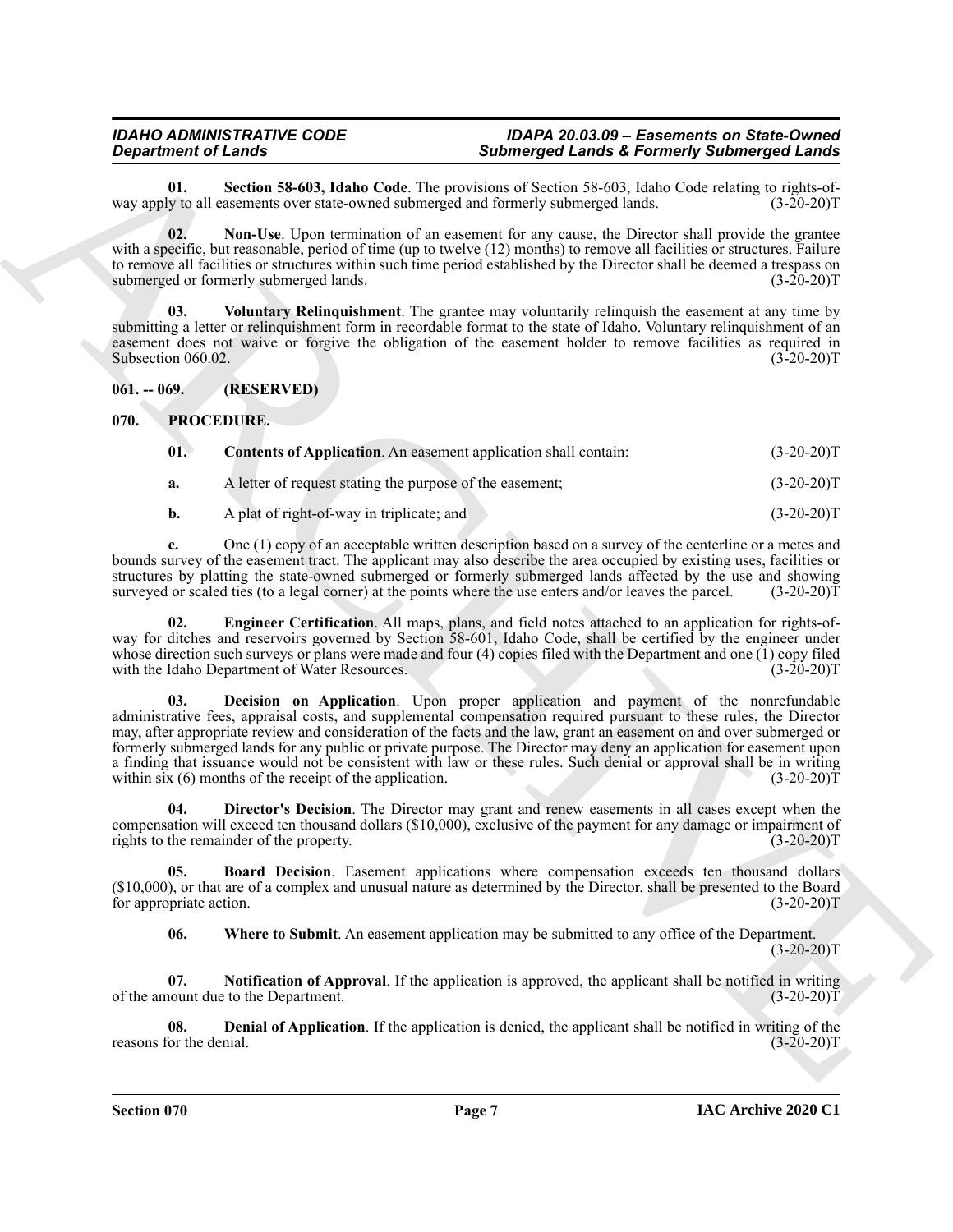#### <span id="page-7-0"></span>**071. -- 079. (RESERVED)**

#### <span id="page-7-5"></span><span id="page-7-3"></span><span id="page-7-1"></span>**080. EASEMENT ACCESS AND EMERGENCY WORK.**

 $Q$  is a strong of Lemma<br>  $Q$  is a strong to  $\alpha$  is a strong of  $\alpha$  is a strong of  $\alpha$  is a strong of  $\alpha$  is a strong of  $\alpha$  is a strong of  $\alpha$  is a strong of  $\alpha$  is a strong of  $\alpha$  is a strong of  $\alpha$  is a strong **01. Use of Land**. The grantee has the right to use such portion of the lands adjacent to and along said easement as may be reasonably necessary in connection with the installation, repair, and replacement of the use, facility, or structure authorized by the easement. If such activities cause soil disturbance, the destruction of vegetation, and/or entering the navigable stream bed below the natural or ordinary high water mark, the grantee will obtain written authorization from the grantor.

<span id="page-7-4"></span>**02. Emergency Work**. The grantee is authorized to enter upon lands lying outside the easement area, including submerged or formerly submerged lands and other lands managed by the Department, for the purpose of performing emergency repairs on an easement for damage due to floods, high winds, and other acts of God, provided that the grantee provides written notice to the Director within forty-eight (48) hours of the time work commences. The grantee shall be responsible for any damage to lands or other resources outside the easement area. (3-20-20)T

<span id="page-7-2"></span>**081. -- 999. (RESERVED)**